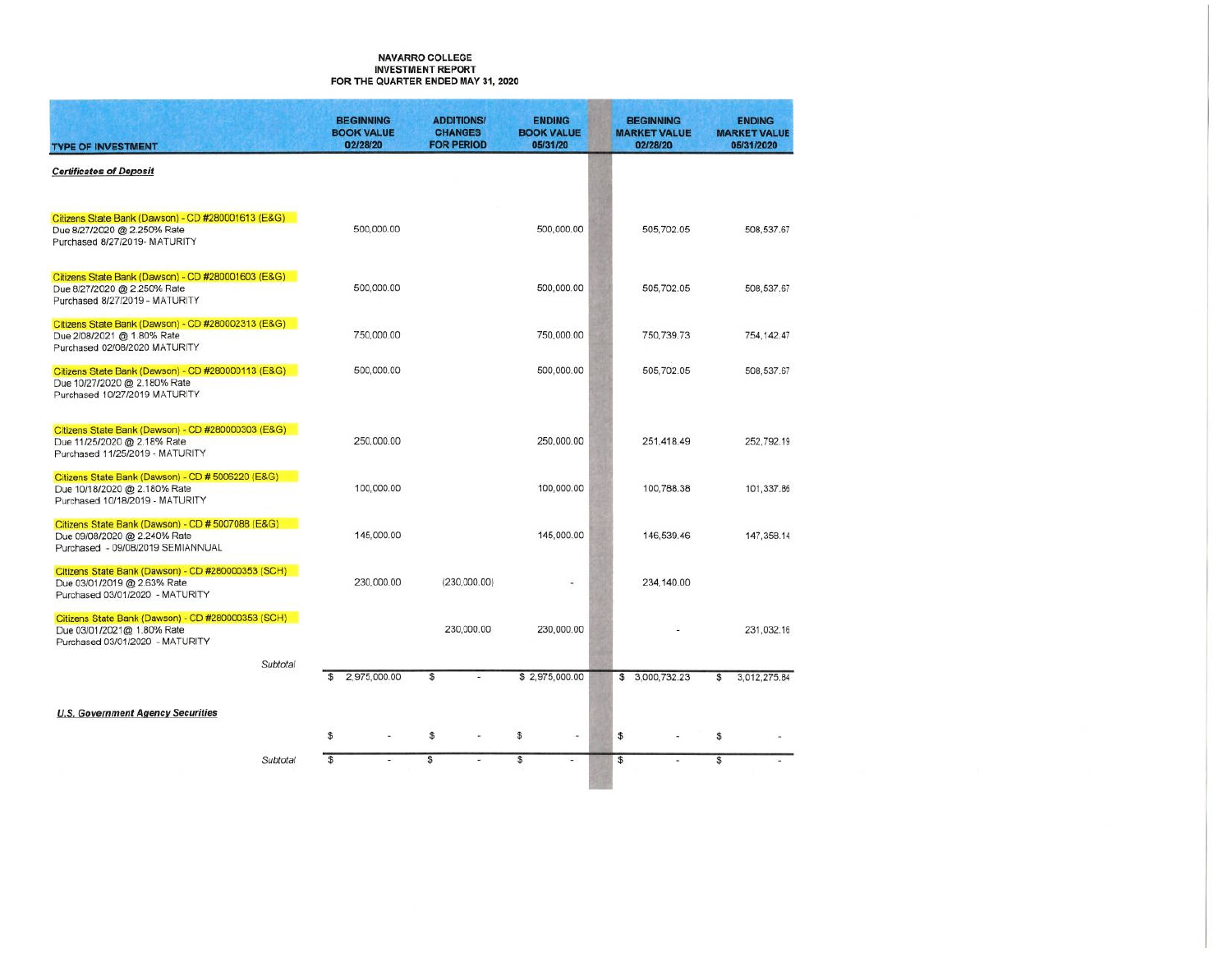### **NAVARRO COLLEGE INVESTMENT REPORT RECAP FOR THE QUARTER ENDED MAY 31, 2020**

#### **RECAP OF INVESTMENTS BY FUND**

| <b>TYPE OF INVESTMENT</b>                             |   | <b>ENDING</b><br><b>BOOK VALUE</b><br>02/28/20 | <b>Educational and</b><br><b>General Fund</b> | <b>Debt Service</b><br><b>Fund</b> | <b>Auxiliary</b><br><b>Fund</b> | <b>Agency</b><br><b>Fund</b> | <b>Plant</b><br><b>Fund</b> |        | <b>Student</b><br><b>Financial</b><br><b>Aid Fund</b> |
|-------------------------------------------------------|---|------------------------------------------------|-----------------------------------------------|------------------------------------|---------------------------------|------------------------------|-----------------------------|--------|-------------------------------------------------------|
| Citizens State Bank (Dawson) - CD #5007088            |   | 145,000.00                                     | 145,000.00                                    |                                    |                                 |                              |                             |        |                                                       |
|                                                       |   |                                                |                                               |                                    |                                 |                              |                             |        |                                                       |
| Citizens State Bank (Daw son) - CD #5006220           |   | 100,000.00                                     | 100,000,00                                    |                                    |                                 |                              |                             |        |                                                       |
| Citizens State Bank (Daw son) - CD# 280000113         |   | 500,000.00                                     | 500,000,00                                    |                                    |                                 |                              |                             |        |                                                       |
| Citizens State Bank (Daw son) - CD# 280000303         |   | 250,000.00                                     | 250,000.00                                    |                                    |                                 |                              |                             |        |                                                       |
| Citizens State Bank (Dawson) - CD# 280000353          |   | 230,000.00                                     |                                               |                                    |                                 |                              |                             |        | 230,000.00                                            |
| Citizens State Bank (Dawson) - CD# 280002313          |   | 750,000.00                                     | 750,000.00                                    |                                    |                                 |                              |                             |        |                                                       |
| Citizens State Bank (Dawson) - CD# 280001613          |   | 500,000.00                                     | 500,000.00                                    |                                    |                                 |                              |                             |        |                                                       |
| Citizens State Bank (Daw son) - CD# 280001603         |   | 500,000.00                                     |                                               | 500,000.00                         |                                 |                              |                             |        |                                                       |
|                                                       | S | 2,975,000.00 \$                                | 2,245,000.00 \$                               | 500,000.00 \$                      | 0.00 S                          | 0.00 S                       |                             | 0.00 S | 230,000.00                                            |
| May 31, 2020 Benchmark Rates:                         |   |                                                |                                               |                                    |                                 |                              |                             |        |                                                       |
| TexStar Local Government Investment Service           |   | 0.2444%                                        |                                               |                                    |                                 |                              |                             |        |                                                       |
| Rates and market values are from the May 31, 2020 The |   |                                                |                                               |                                    |                                 |                              |                             |        |                                                       |
| <b>Wall Street Journal</b>                            |   |                                                |                                               |                                    |                                 |                              |                             |        |                                                       |
| <b>Federal Funds Rate</b>                             |   | 2.5000%                                        |                                               |                                    |                                 |                              |                             |        |                                                       |
| Treasury Bill - 26 weeks                              |   | 2.3200%                                        |                                               |                                    |                                 |                              |                             |        |                                                       |

We, the investment officers of Navarro College District, swear that, to the best of our know ledge, this report displays Navarro College's investment portfolio as of May 31, 2020. We further swear that transactions involving this investment portfolio are in compliance with Navarro College's Investment Policy and Strategy and the provisions of the Public Funds Investment Act, Chapter 2256, and amendments of the Texas **Government Code.** 

**Prepared by:** 

les France  $\frac{53/20}{\frac{3}{\frac{6}{2}}}\frac{20}{\frac{6}{\frac{6}{2}}\frac{100}{\frac{6}{2}}\frac{100}{\frac{6}{2}}\frac{100}{\frac{6}{2}}\frac{100}{\frac{6}{2}}\frac{100}{\frac{6}{2}}\frac{100}{\frac{6}{2}}\frac{100}{\frac{6}{2}}\frac{100}{\frac{6}{2}}\frac{100}{\frac{6}{2}}\frac{100}{\frac{6}{2}}\frac{100}{\frac{6}{2}}\frac{100}{\frac{6}{2}}\frac{100}{\frac{6}{2$ 

 $5 - 31 - 20$ **Date** 

Tereso Thome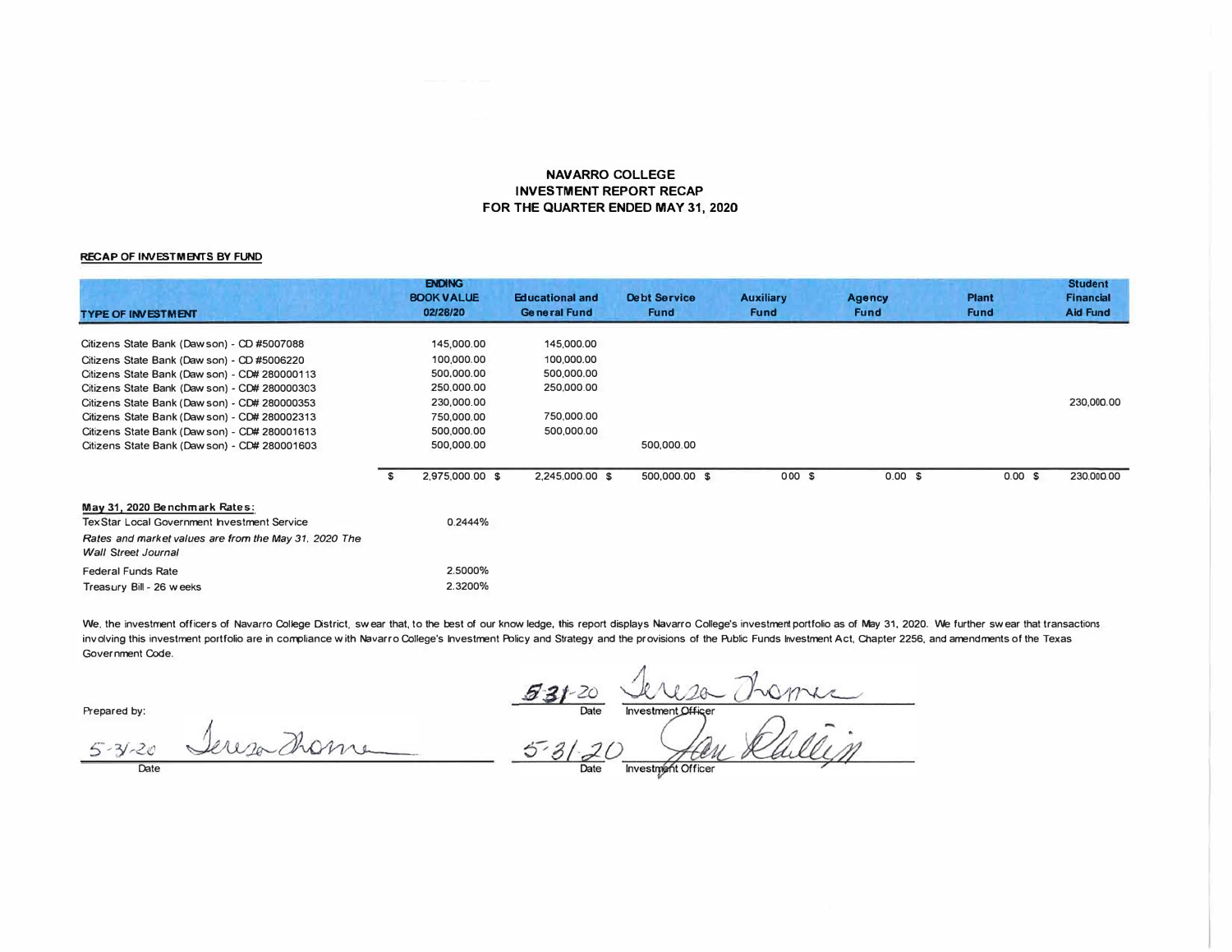## **NAVARRO COLLEGE PLEDGED COLLATERAL BY BANK TO SECURE CASH AND CERTIFICATES OF DEPOSIT FOR THE QUARTER ENDED MAY 31, 2020**

| <b>Entity</b>                     | <b>Per Bank</b><br>Cash | <b>CDs</b>     | <b>Total</b><br><b>Deposits</b> | <b>FDIC</b><br><i><u><b>Insurance</b></u></i> | Pledged<br><b>Collateral</b>  | Type of<br><b>Collateral</b>                            |
|-----------------------------------|-------------------------|----------------|---------------------------------|-----------------------------------------------|-------------------------------|---------------------------------------------------------|
| <b>Prosperity Bank</b>            | $$16,891,771.56$ \\$    | $\bullet$      | 16,891,771.56<br>$\mathbb{S}$   | 250,000.00<br>$\mathbb{S}$                    | 30,929,235.41<br>$\mathbb{S}$ | Mortgage backed securities and Government agency issues |
| Citizens National Bank-Waxahachie | 101,372.37              | ٠              | 101,372.37                      | 250,000.00                                    | 250,000.00                    | Letter of Credit                                        |
| Citizens National Bank-Midlothian | 31,604.12               | $\blacksquare$ | 31,604.12                       |                                               |                               |                                                         |
| Incommons Bank-Mexia              | 10,264.63               |                | 10,264.63                       | 250,000.00                                    |                               |                                                         |
| Citizens State Bank (Dawson)      | $\sim$                  | 2,975,000.00   | 2,975,000.00                    | 250,000.00                                    | 4,325,947.34                  | Mortgage backed securities                              |
|                                   |                         |                |                                 |                                               |                               |                                                         |
| <b>TOTAL</b>                      | 17,035,012.68           | 2,975,000.00   | 20,010,012.68                   | \$1,000,000.00                                | 35,505,182.75<br>эħ.          |                                                         |